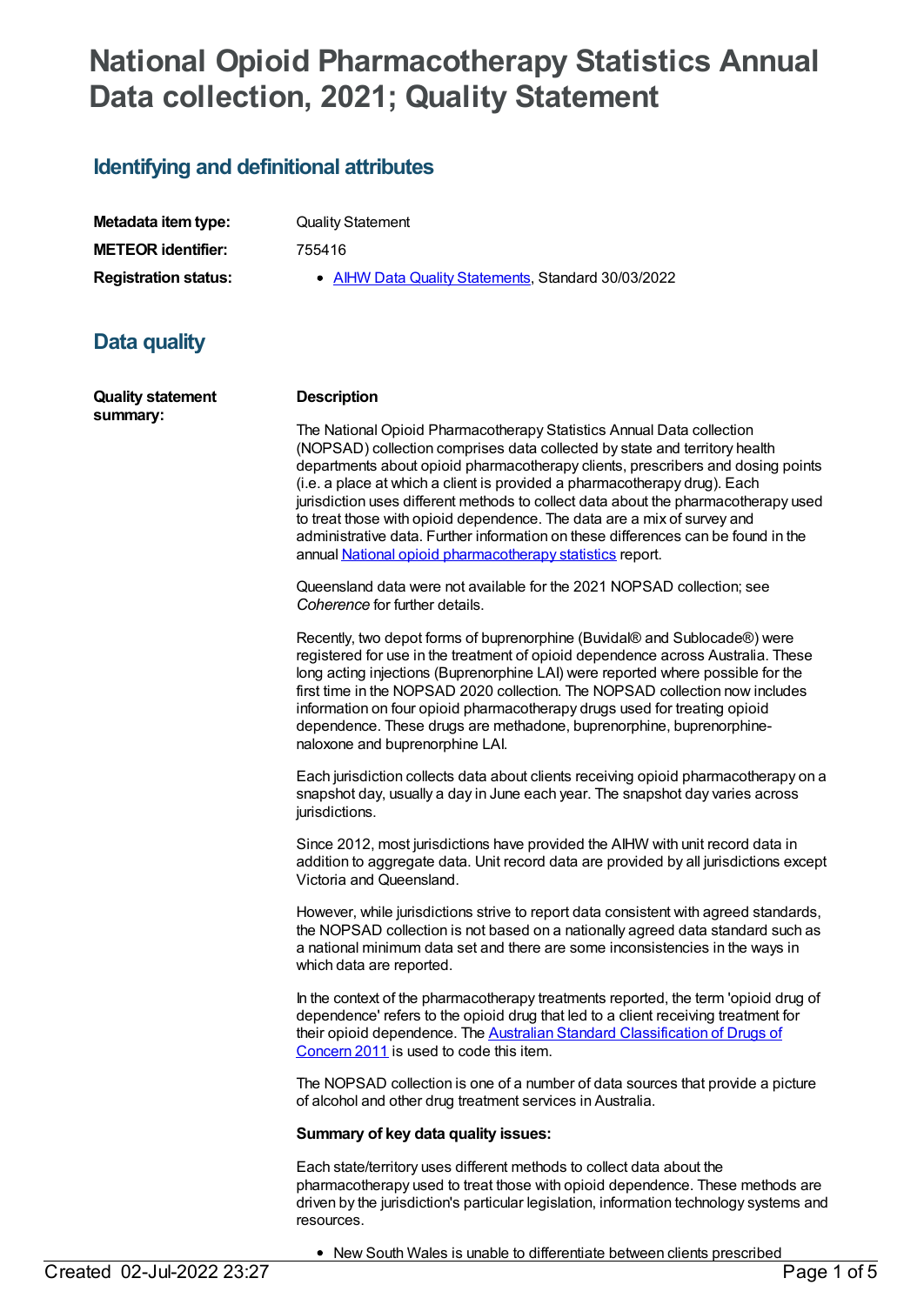buprenorphine, buprenorphine-naloxone or buprenorphine LAI in its reporting.

| • Indigenous status of client is reported as a total by Victoria, i.e. a breakdown |
|------------------------------------------------------------------------------------|
| of Indigenous status by individual pharmacotherapy drug type is not available.     |

| • In Western Australia, the number of clients receiving pharmacotherapy    |
|----------------------------------------------------------------------------|
| treatment is usually reported through the month of June (rather than on a  |
| snapshot day), likely resulting in an over-reporting of clients in Western |
| Australia.                                                                 |

- In Tasmania, the number of clients receiving treatment in June is counted. If a client changes dosing point sites during the month, they are only counted once and the activity is attributed to the dosing point that administered the greater number of doses to the client.
- Queensland data were not available for the NOPSAD 2021 collection. This was a result of the implementation of a new real-time prescription monitoring system (QScript) and the [commencement](https://www.legislation.qld.gov.au/view/html/inforce/current/act-2019-026) of the new *Medicines and Poisons Act 2019.*

Unit record data were provided to the AIHW by all jurisdictions except Victoria and Queensland.

#### **Institutional environment:** The Australian Institute of Health and Welfare (AIHW) is an independent corporate [Commonwealth](http://www.comlaw.gov.au/Series/C2004A03450) entity under the *Australian Institute of Health and Welfare Act* 1987 (AIHW Act), governed by a [management](http://www.aihw.gov.au/aihw-board/) Board and accountable to the Australian Parliament through the Health portfolio.

The AIHW is a nationally recognised information management agency. Its purpose is to create authoritative and accessible information and statistics that inform decisions and improve the health and welfare of all Australians.

Compliance with the confidentiality requirements in the AIHW Act, the Privacy Principles in the *[Privacy](https://www.legislation.gov.au/Details/C2021C00452) Act* 1988 (Cth) and AIHW's data governance arrangements ensures that the AIHW is well positioned to release information for public benefit while protecting the identity of individuals and organisations.

For further information see the AIHW website [www.aihw.gov.au/about-us](https://www.aihw.gov.au/about-us), which includes details about the AIHW's governance [\(www.aihw.gov.au/about-us/our-](https://www.aihw.gov.au/about-us/our-governance)governance) and vision and strategic goals [\(www.aihw.gov.au/about-us/our-vision](https://www.aihw.gov.au/about-us/our-vision-and-strategic-goals)and-strategic-goals).

Opioid pharmacotherapy prescribers and dosing points provide data to state and territory health authorities through a variety of administrative arrangements, contractual requirements or legislation. State and territory health authorities collate these data according to agreed specifications. However, jurisdictional differences in legislation, computer systems and resources may result in inconsistencies in reporting to the AIHW.

**Timeliness:** Data are collected by each jurisdiction on a snapshot day (in or around June each year) in accordance with the NOPSAD specifications.

> Jurisdictions receive, collate and clean these data, providing it to the AIHW between September and November each year. The AIHW analyses and reports on the data provided; annual data is available within four months of the finalisation of the national data set (allowing publication within the first half of each calendar year following collection i.e. within 12 months of collection).

> For the 2020 NOPSAD collection, initial data were due to be provided to the AIHW by 12 October 2020. Most jurisdictions supplied data to the AIHW by this date.

Final cleaned data were due to be signed off by the jurisdictions by 30 November 2020. Data was signed off by all jurisdictions by 17 December 2020.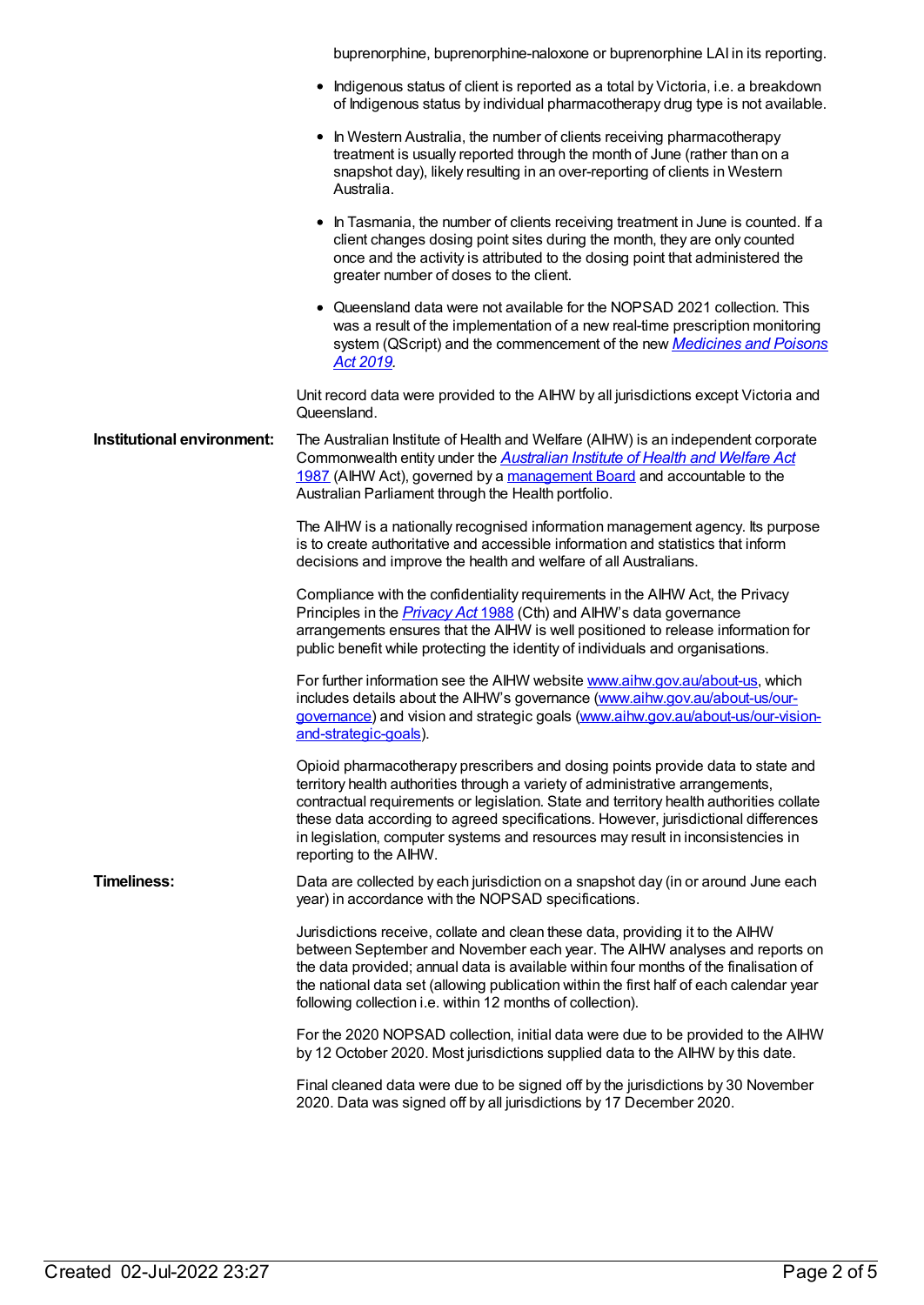| <b>Accessibility:</b> | Publications containing NOPSAD data, including the annual National opioid<br>pharmacotherapy statistics report, are available on the <b>AIHW website</b> . These<br>reports are available for download free of charge. To enhance data availability, a<br>series of supplementary tables accompanying the annual report is also available<br>online.                                                                                                                                                                                                                                                                                                                                                                                                                                |
|-----------------------|-------------------------------------------------------------------------------------------------------------------------------------------------------------------------------------------------------------------------------------------------------------------------------------------------------------------------------------------------------------------------------------------------------------------------------------------------------------------------------------------------------------------------------------------------------------------------------------------------------------------------------------------------------------------------------------------------------------------------------------------------------------------------------------|
|                       | Requests for unpublished data can be made. There is a charge for custom data<br>requests. Depending on the nature of the request, requests for access to<br>unpublished data may require approval from the AIHW Ethics Committee.                                                                                                                                                                                                                                                                                                                                                                                                                                                                                                                                                   |
| Interpretability:     | A data guide outlining the NOPSAD data items in detail is produced annually and<br>is available by contacting the AIHW by email to aod@aihw.gov.au.                                                                                                                                                                                                                                                                                                                                                                                                                                                                                                                                                                                                                                 |
|                       | Information on opioid use is available in the annual National opioid<br>pharmacotherapy statistics report. Definitions of terms used are in the report to<br>assist with interpretability.                                                                                                                                                                                                                                                                                                                                                                                                                                                                                                                                                                                          |
|                       | Data published in the annual <i>National opioid pharmacotherapy statistics</i> report<br>includes additional important caveat information to ensure appropriate<br>interpretation of the analyses presented by the AIHW. Readers are advised to take<br>note of footnotes and caveats specific to individual data tables that influence<br>interpretability of specific data.                                                                                                                                                                                                                                                                                                                                                                                                       |
|                       | Included in the report are Technical notes, administrative features, methodological<br>issues of note, policies and guidelines and the history of data reported for the<br>NOPSAD collection in each state and territory.                                                                                                                                                                                                                                                                                                                                                                                                                                                                                                                                                           |
| <b>Relevance:</b>     | The NOPSAD collection covers information about the provision of opioid<br>pharmacotherapy treatment for:                                                                                                                                                                                                                                                                                                                                                                                                                                                                                                                                                                                                                                                                            |
|                       | • the clients who receive the opioid pharmacotherapy treatment<br>• the prescribers who prescribe the treatment, and<br>• the dosing sites that dispense the pharmacotherapy drugs.                                                                                                                                                                                                                                                                                                                                                                                                                                                                                                                                                                                                 |
|                       | NOPSAD data are usually collected on a snapshot day in June of each year.<br>Snapshot data provide an indication of pharmacotherapy treatment activity on a<br>specified day, but do not capture the total estimated activity for any given year. For<br>example, a client receiving takeaway methadone who does not enter a dosing point<br>on the snapshot day may not be counted in the collection. Alternatively, a client may<br>enter and leave treatment prior to the snapshot day and may not be counted.<br>However, snapshot data are considered to be a good representation of the total<br>client base and this method should be kept in mind when comparing the NOPSAD<br>collection with other collections that use different data collection periods and<br>methods. |
|                       | • In Western Australia, the number of clients receiving pharmacotherapy<br>treatment is reported throughout the month of June (rather than on a snapshot<br>day), likely resulting in an over-representation of clients in Western Australia.<br>In Tasmania, the number of clients receiving treatment in June is counted. If a<br>client changes dosing point sites during the month they are only counted once                                                                                                                                                                                                                                                                                                                                                                   |

- and that activity is attributed to the dosing point that administered the greater number of doses to the client.
- In Victoria, Indigenous status of client is reported as a total, i.e. a breakdown of Indigenous status by individual pharmacotherapy drug type is not available.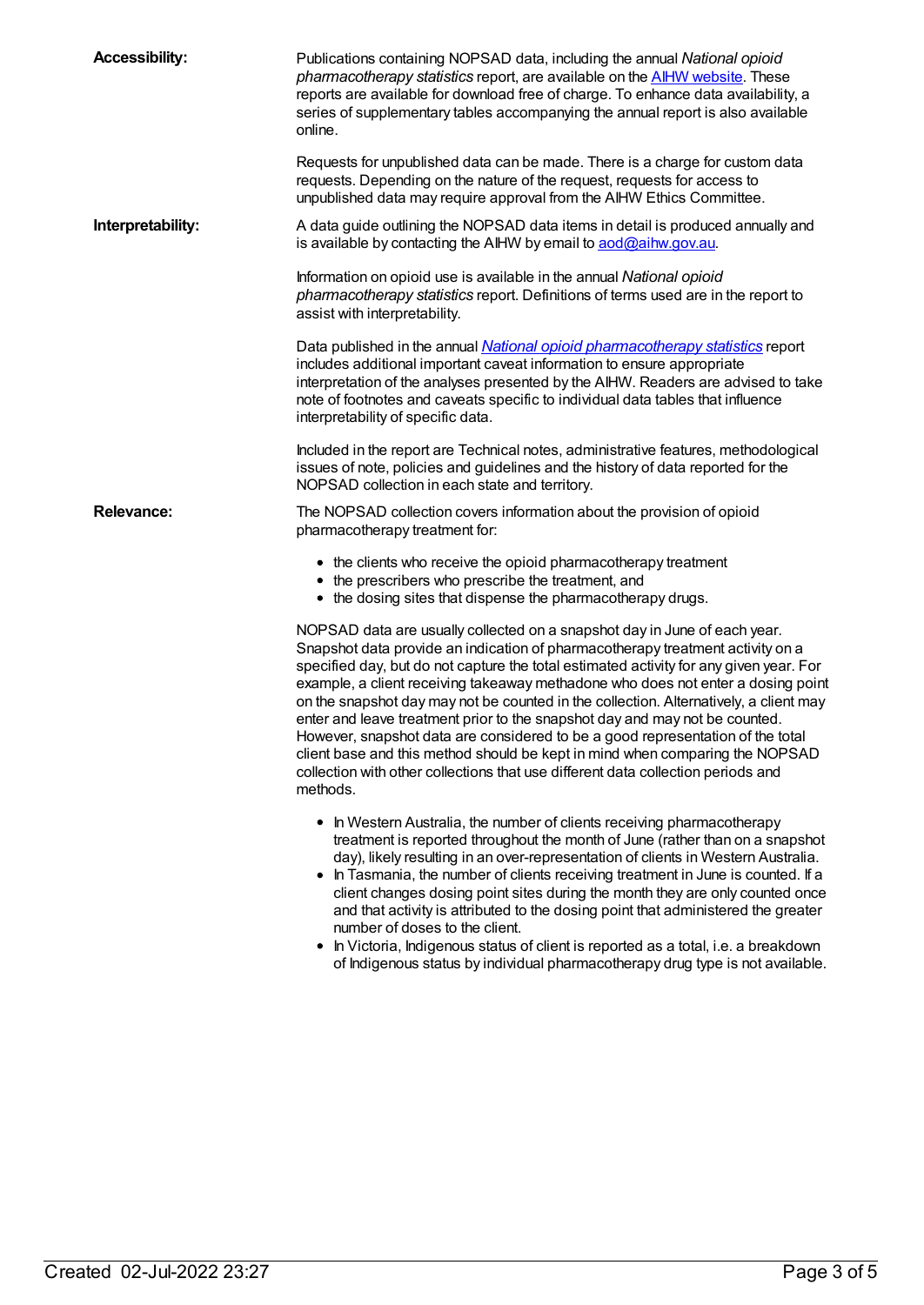**Accuracy:** Data collected on the snapshot day provide an indication of pharmacotherapy treatment activity on a specified day, but do not capture the total estimated activity for any given year. For example, a client receiving takeaway methadone who does not enter a dosing point on the snapshot day may not be counted in the collection. Alternatively, a client may enter and leave treatment prior to the snapshot day and may not be counted. However, snapshot data provide a good representation of the total client base for most purposes and this method should be kept in mind when comparing the NOPSAD collection with other collections that use different data collection periods.

> States and territories are primarily responsible for the quality of the data they provide. However, the AIHW undertakes extensive validations on receipt of data. Data are checked for valid values, logical consistency and historical consistency. Potential errors are queried with jurisdictions, and corrections and resubmissions may be made by them in response to these edit queries. The AIHW does not make any other adjustments to these data for unsubstantiated errors or missing values.

> State and territory governments use different methods to collect data about the clients, prescribers and dosing points associated with the opioid pharmacotherapy system. These methods are driven by differences between the states and territories in relation to legislation, information technology systems and resources. These differences may result in discrepancies when comparing one state or territory with another.